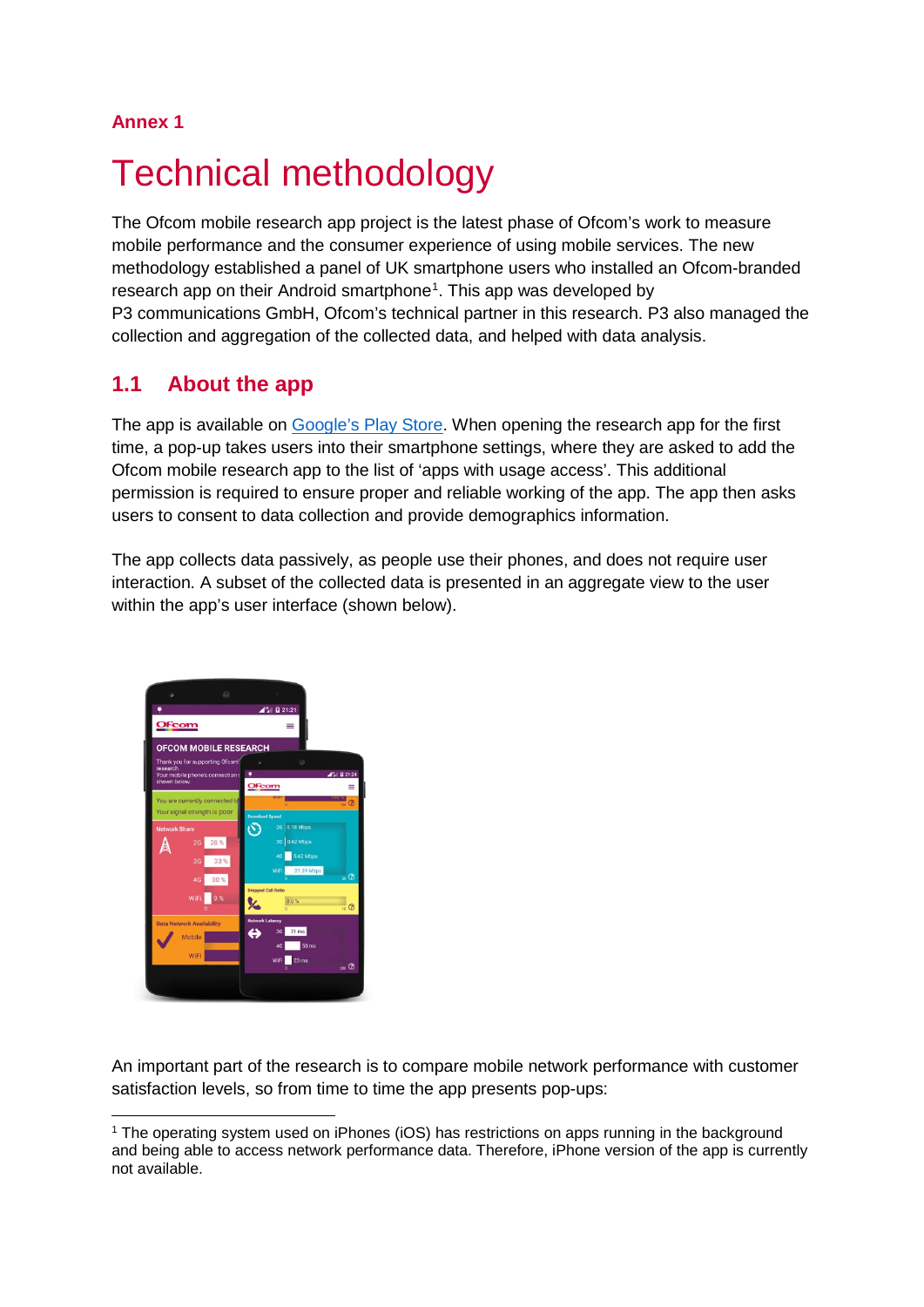1. After installing the app, a 'Welcome' pop-up is displayed, saying that the app will present pop-ups from time to time; those are described in 2. to 5. below.

2. At the beginning of the research and again every 30 days, the app asks for the user's overall satisfaction with their mobile service provider.

3. At the beginning of the research, the app asks the user to rate the importance of specific services (such as voice, download/upload, browsing and audio/video streaming).

4. From time to time (based on predefined trigger frequencies), the app asks users to rate their satisfaction with voice calls and apps used. Satisfaction survey pop-ups are triggered only for the following applications:

| Phone call | WhatsApp  | YouTube           | eBay               |
|------------|-----------|-------------------|--------------------|
| Facebook   | Facebook  | <b>Play Store</b> | Gmail              |
|            | Messenger |                   |                    |
| Twitter    | Viber     | Chrome            | Stock Android mail |
| Instagram  |           |                   |                    |

5. On day 15 of the research and again every 30 days, a pop-up is displayed, reminding that the app is still installed on the phone.

The prompts for 2 and 3 appear in the notification tray. Answering a pop-up survey (4) is as simple as clicking one button, with satisfaction corresponding to one of the three emoticons shown.

## **1.2 Data collection**

P3's data collection framework is designed to collect only anonymous information. Any collected data is stored within the app's sandbox while resting on the device and using encrypted transmission when offloading the information to the back-end systems. The app has successfully passed an external security audit commissioned by Ofcom.

One major objective of this research method was to have minimal impact on the consumer's day-to-day smartphone use – particularly with regard to battery consumption and mobile data use. The app uses a maximum of 3MB of data per month for its active connection test, and only sends the data collected over a mobile network if it cannot send it over Wi-Fi. The corresponding average data used depends on users' overall smartphone use, but is typically no more than 1MB per day across mobile network and Wi-Fi. The actual background data collection is also designed to have minimal interference with the user's experience.

The data collection can be broadly grouped into the following use cases:

- Measurement results
	- Data service availability and accessibility
	- Voice calls
	- Data throughput and responsiveness (latency)
	- Behavioural and usage information
- User input (e.g. satisfaction surveys)
- Technical parameters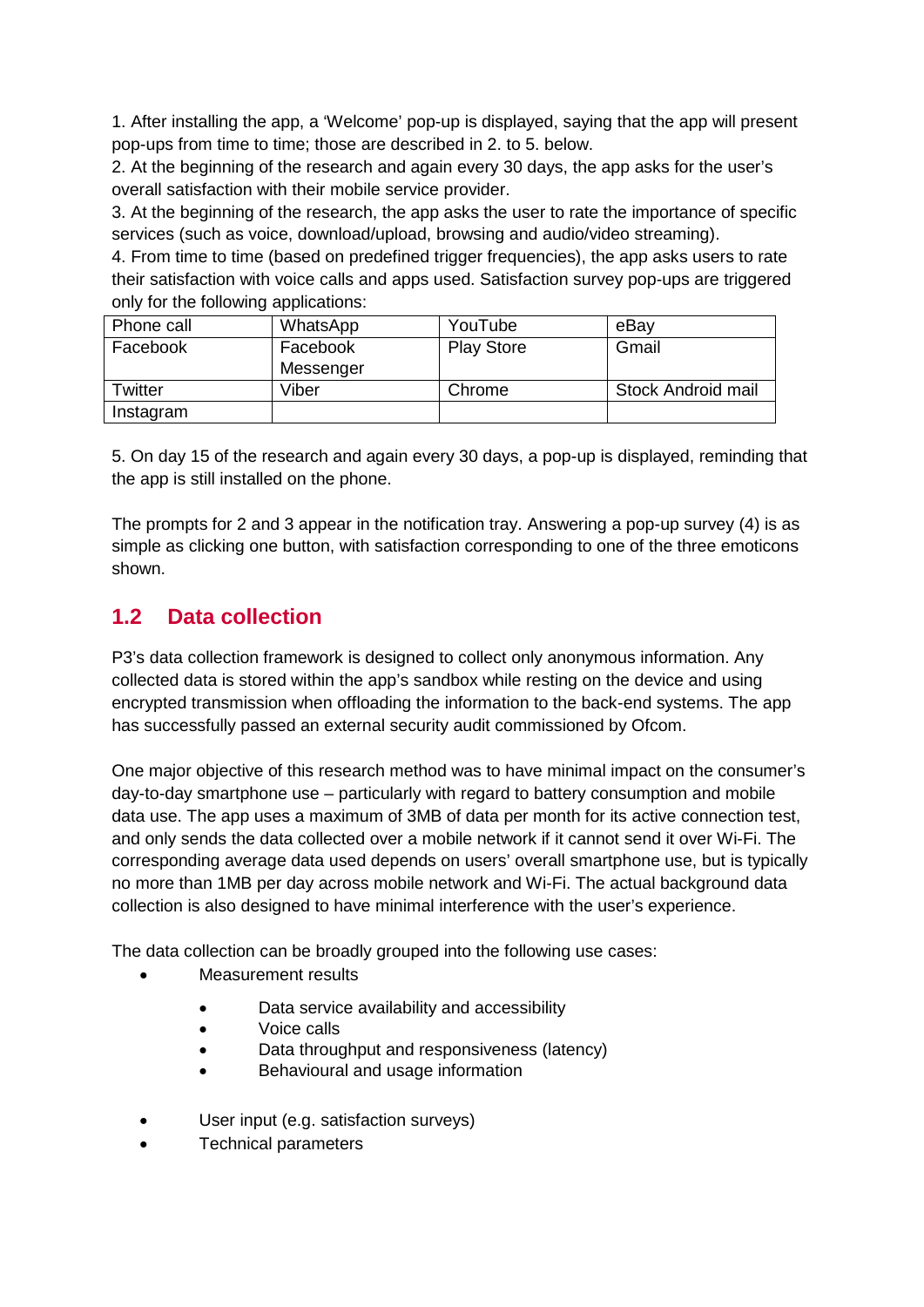- Location information<sup>[2](#page-2-0)</sup>
- Device and system parameters

Data collection runs 24/7 and is interrupted only by phases when the device is switched off. Most data points are collected whenever the device is in active use; e.g. whenever the user is interacting with apps or making phone calls. In addition, an automated 'light-weight' connection test is attempted four times an hour to test the data service availability.

#### **1.3 Metrics**

#### 1.3.1 Calls dropped due to loss of service

The passive data collection includes information on the voice service for calls made or received by a panellist. The framework is triggered on the use of the legacy telephony manager (app); more precisely, when the user attempts to set up a call by pressing the green calling button or when they accept an incoming call. Data is collected every second until the call ends. The voice call types taken into consideration include legacy circuitswitched calls (2G, 3G), cases of circuit-switched fallback (calls initiated while the device was still on 4G and then immediately handed off to 3G or 2G), and VoLTE (calls made over 4G networks).

The second-by-second data logs contain, among other things, radio information such as cell ID, radio network technology and signal strength, as well as information on call duration and call-end-type.

In controlled measurement setups like drive tests, one of the most common voice metrics is 'dropped call ratio'. The over-the-top crowdsourcing approach chosen for this research must accept the limitations implied by the availability and accessibility of information exposed by the smartphone operating system. Due to security precautions taken by the operating system developers and device manufacturers, not all registers can be accessed and read from regular commercial devices by third-party software<sup>[3](#page-2-1)</sup>. One of those non-accessible registers is the call-end-type, and its exact technical release cause.

P3 has developed a method to detect cases where the call is interrupted due to a loss of service, although such an event can be detected only for the mobile user who has the Ofcom research app installed. This metric therefore establishes a subset of the dropped call ratio used in active testing.

<span id="page-2-0"></span><sup>&</sup>lt;sup>2</sup> To ensure battery is not affected, the app mostly relies on the last known location available from the Android OS. This might be a GPS-grade position, whenever another app has used GPS. The only time the app actively requests a GPS-grade position is when a voice call is made or received, to be able to locate the exact position of any dropped calls.

<span id="page-2-1"></span><sup>3</sup> Technically, a device can be tweaked to expose more registers, e.g. if it gets "rooted" and the app assigned with system privileges. However, this approach cannot be accommodated in the specific crowdsourcing approach chosen.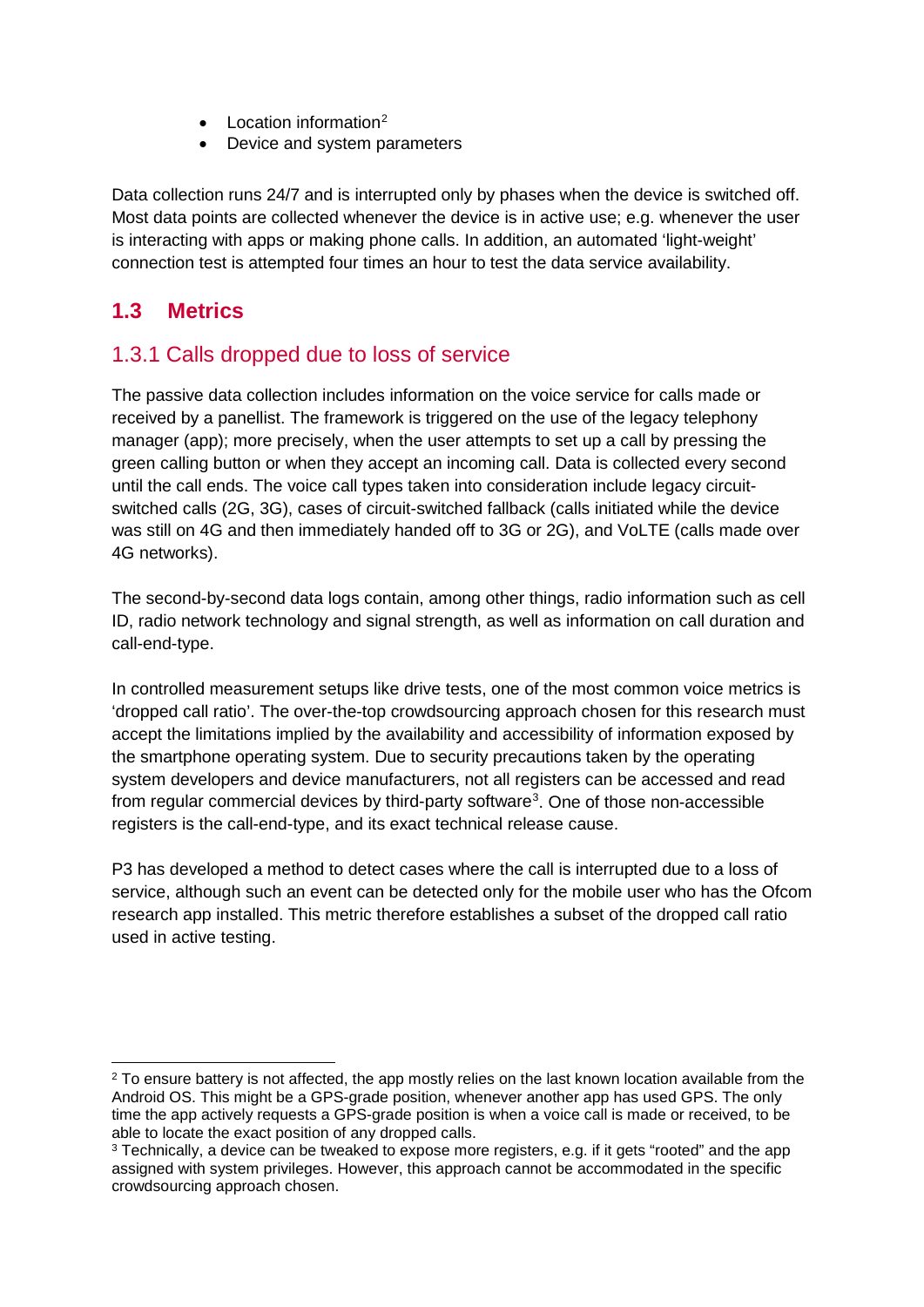### 1.3.2 Data service availability

The background data collection includes an automated, active test case, also referred to as the 'connection test'. This connection test is a light-weight measurement, testing the availability and accessibility of a data connection to a cloud-based server in the internet. The test is attempted every 15 minutes, regardless of the available wireless network technology at the time of the test.

The test attempts to download a 596 byte-sized icon via a static URL, hosted on Amazon's CloudFront, a global network service to host content (also known as Content Delivery Network, CDN).

Three phases need to be completed for a test to be considered successful:

- 1) the resolution of the URL via DNS<sup>[4](#page-3-0)</sup>, in order to obtain the IP address of the server from which the test will attempt the download;
- 2) the  $TCP<sup>5</sup>$  $TCP<sup>5</sup>$  $TCP<sup>5</sup>$  connection setup; and
- 3) the actual download of the content.

Each phase is logged with its respective success or failure. The evaluation of data service availability considers the success or failure on the final phase, i.e. the attempt to download the icon from the destination server.

For the connection test to be executed, a couple of prerequisites need to be fulfilled. In the light of the conservative approach to battery consumption, the execution of the test is not attempted if the device battery level is at 15% or less. Once the battery is recharged to a level above 15%, the test automatically resumes without user interaction. Different versions of operating systems and respective default and/or user-enforced settings also need to be taken into account. This results either in a lower number of tests being executed, or tests needing to be removed from the analysis.

The measurement data collected include details on device, operating system and other relevant system and environmental parameters, e.g. radio information that allows us to separate cellular from Wi-Fi tests.

As a result, the data service availability metric, established for this report, provides a view on the success or failure to connect to the internet using a 2G, 3G or 4G mobile data network connectivity.

<span id="page-3-0"></span> <sup>4</sup> DNS stands for Domain Name System. It is a worldwide, distributed directory service and is used in this context to resolve and translate the domain name of the destination URL (xyz.cloudfront.net) to the numerical IP address required for locating and identifying the destination server with the underlying network protocols.

<span id="page-3-1"></span><sup>5</sup> TCP stands for Transmission Control Protocol. It is one of the main protocols of the Internet protocol suite. The TCP connection phase is mainly characterised by a multi-step handshake process between the client and the server (connection establishment) before entering the data transfer phase.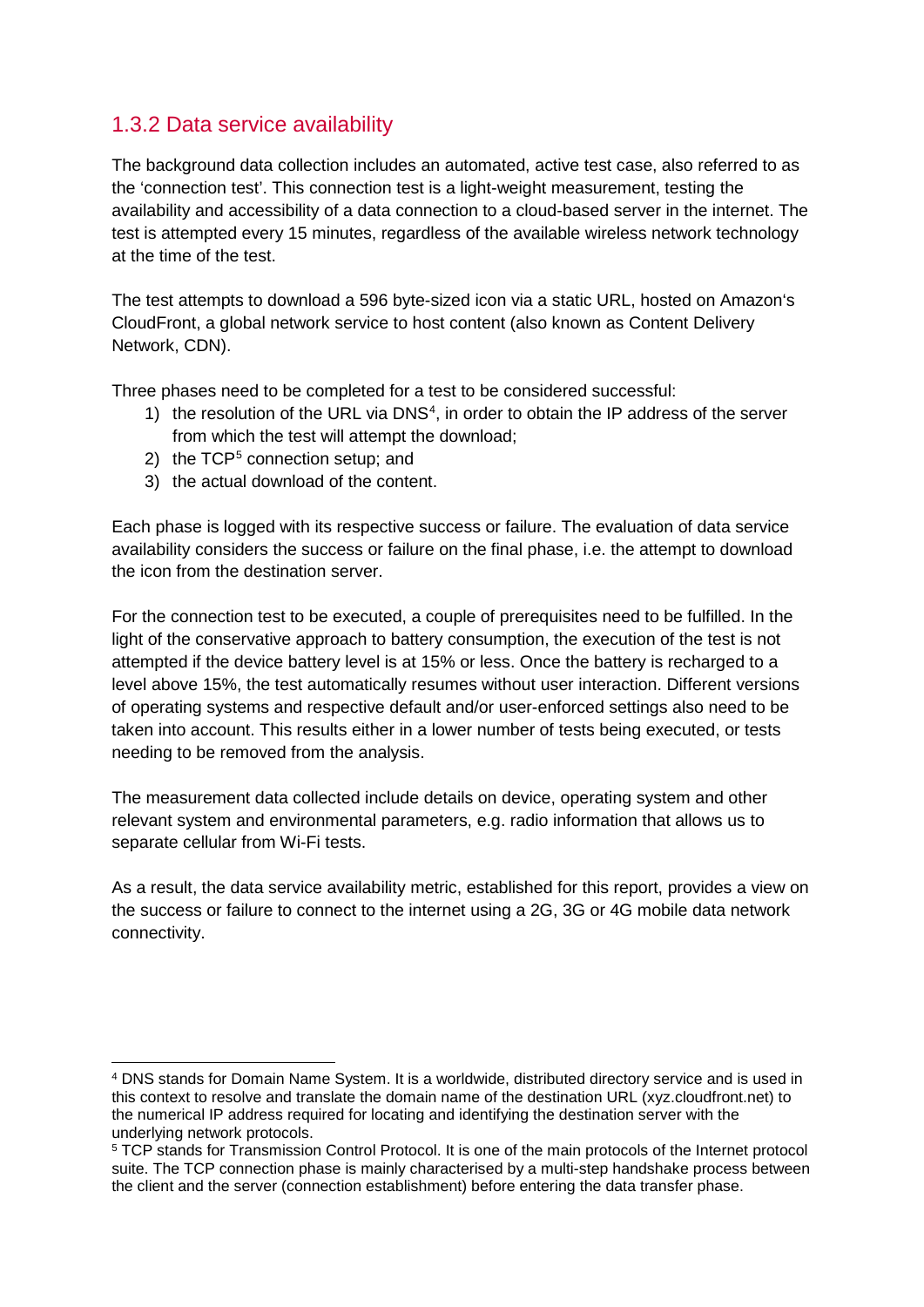### 1.3.3 Response time/ latency

Response time (referred to technically as latency) is the delay between a consumer making a request to their mobile network for information and the network providing this information to the device.

Latency is measured as part of the connection test (described in detail in the section above). Once a successful resolution of the server IP address is logged (DNS lookup – first phase of the test), a flight of ten ICMP pings is sent towards the same destination server as for the connection test (Amazon's CloudFront).

The following ping command is used to send ten pings with 200ms pause in between and an overall timeout of 30 seconds:

*ping –i 0.2 –c 10 –W 30 [… server ip …]*

The ping response is parsed for obtaining the round-trip times.

#### 1.3.4 Data performance: passive speed test

As with previous metrics, data performance is measured passively. For this metric we evaluate the actual data amount transferred while panellists are using apps as part of their everyday phone use.

Traffic information is logged for each second when the app in foreground (i.e. the app a person is using) is transferring data (uploading or downloading). P3's patent-pending approach, run as part of the backend processing on the collected stats, calculates the socalled passive speed test samples (PSTs) from the foreground app traffic bursts.

The PSTs describe a customer-centric view of the speeds as demanded by the apps used and as defined by the user's setup – mainly device and tariff. It is important to note that this speed does not reflect network capabilities but instead looks at the actual user experience. The speed recorded is thus lower than that from network performance measurements or speed tests, which look at the best service a network can offer.

#### 1.3.5 Data network share

The passive data collection includes information on the actual apps being used. The framework is triggered when an app is actively pulled into the foreground, i.e. opened and used by the user. Information is collected per second while an app is in the foreground and transferring data (sending and/or receiving).

The second-by-second logs contain, among other things, radio and traffic information such as cell ID, radio network technology, signal strength and the transferred data volume. The radio network technology is tagged by the wireless network technology, i.e. 2G, 3G, 4G or Wi-Fi.